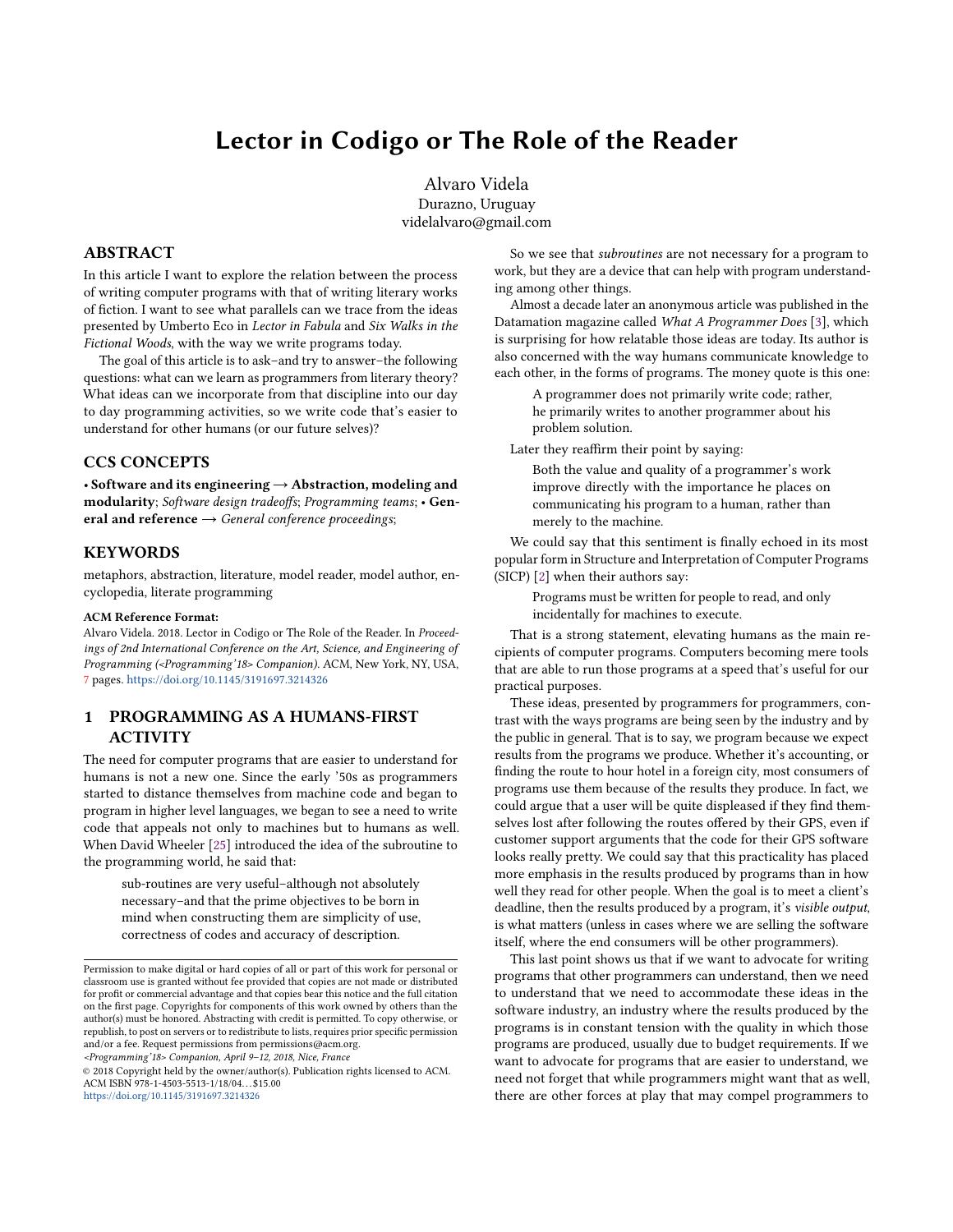<Programming'18> Companion, April 9–12, 2018, Nice, France Alvaro Videla

declare their programs to be ready for delivery as soon as they produce the expected outputs, rather than investing time in tasks like refactoring. I said expected outputs because talking about correct outputs would be the topic of a complete different discussion. Having said that, the rest of this article assumes that we share the preoccupation of the authors of SICP, of the anonymous author of What A Programmer Does, and that of David Wheeler, among others. Who else was interested in these ideas? Donald Knuth.

# 2 LITERATE PROGRAMMING

In Literate Programming Donald Knuth [\[18\]](#page-6-4) wrote about the attitude we should have when we write programs: "instead of imagining that our main task is to instruct a computer what to do, let us concentrate rather on explaining to human beings what we want a computer to do". He goes on in his paper explaining the WEB system for writing software documentation, which we could say has been partially adopted by the industry in tools like Java Docs and the like.

So while we have systems that can help us write documentation, we still have the problem of how to effectively transfer our tacit knowledge about the system to other programmers. Literate Programming is a good step towards placing emphasis on documentation and communication, but still doesn't explain how we could accomplish that goal. It's interesting at least that he points at literature as a place where we could learn techniques for writing programs that are easier to understand for other humans.

Here we need to address a difference between writing (as in literature), and programming that's been raised by papers like Programming is Writing is Programming by Herman and Aldewereld [\[16\]](#page-6-5). There they say:

a difference between writing and programming, [is that] in programming, the programmer gets feedback very early on whether the program text is executable, during compiling. Furthermore, they get feedback on whether the program is working as intended.

One could argue that while this is true, knowing that a program is working as intended doesn't indicate that we know what the program actually means, that is, what process from the real world is trying to represent, what problem is trying to solve, neither is telling us how said problem has been solved.

We could compare this with playing music on a guitar by reading the notes as they appear on a staff. In the guitar an E5 could be played on the 12th fret on the 6th string, on the 7th fret on the 5th string and on the 2nd fret on the 4th string. Since all these finger positions produce the same sound, we could say the music was executed as written in the staff, but this is not sufficient to consider it correct playing. As Carlevaro explains in his Serie Didáctica para Guitarra [\[6\]](#page-6-6):

Correct guitar playing is unconceivable without correct fingering.

So it's not only is important the result produced by a function, or the musical note emitted by an instrument, but also it's important how these results were produced.

As Knuth writes in The Art of Computer Programming [\[19\]](#page-6-7), is a random function that returns the number 2 as result, a valid implementation? Equally we could ask: is a square function that

returns 25 a correct implementation? As long as the input values for the square function happen to be 5 or -5, then the implementation appears to be correct.

While this example might sound like a stretch, TDD [\[4\]](#page-6-8) advocates to start writing stub functions that behave exactly like this, providing the minimum implementation that could yield a correct result for a particular test. This kinds of testing presents the problem of needing to submit a program to every kind of possible input to show that it works as expected. In the words of Dijkstra [\[9\]](#page-6-9):

> Program testing can be used to show the presence of bugs, but never to show their absence!.

Tools like QuickCheck [\[7\]](#page-6-10) try to alleviate this problem by generating random input for tests, while at the same time presenting techniques like Property Based Testing. So while we are creating better tools to prove the correctness of programs, we are still left to our own means when it comes to understanding what a program is doing.

Does this means we should consider every program as a work of literature like Knuth says in his paper? In Cybertext: Perspectives on Ergodic Literature, Espen J. Aarseth presents a different point of view [\[1\]](#page-6-11):

> [...] a search for literary value in texts that are neither intended nor structured as literature will only obscure the unique aspects of these texts and transform a formal investigation into an apologetic crusade.

I concur with Aarseth. Trying to find literary value in programs seems to be a task destined to fail, because programs aren't written with a literary goal. That doesn't mean there isn't any value in thinking of programs as literature. I think there is, but in a different way. We should look at literature and learn from the techniques authors use when writing fictional works. This means we should go to the Humanities side of the building and learn from Literature Theory, Linguistics and Semiotics and incorporate some of their techniques into our day to day activities as programmers.

# 3 KNOWLEDGE SHARING

Before we delve into the various ideas from Literary Theory that could help us improve the way we write our programs to we share knowledge between programmers, we need to ask ourselves what kind of knowledge are we trying to share. What is this meaning that programs should convey and that me as a programmer reading a certain piece of code should be able to understand.

In Programming as Theory Building Peter Naur [\[20\]](#page-6-12) draws our attention towards the idea of a Theory based on Gilbert Ryle's The Concept of Mind [\[21\]](#page-6-13). Naur explains the knowledge a software engineer builds about a system in the following terms:

[...] a person who has or possesses a theory in this sense knows how to do certain things and in addition can support the actual doing with explanations, justifications, and answers to queries, about the activity of concern.

and he continues:

[...]what has to be built by the programmer is a theory of how certain affairs of the world will be handled by, or supported by, a computer program.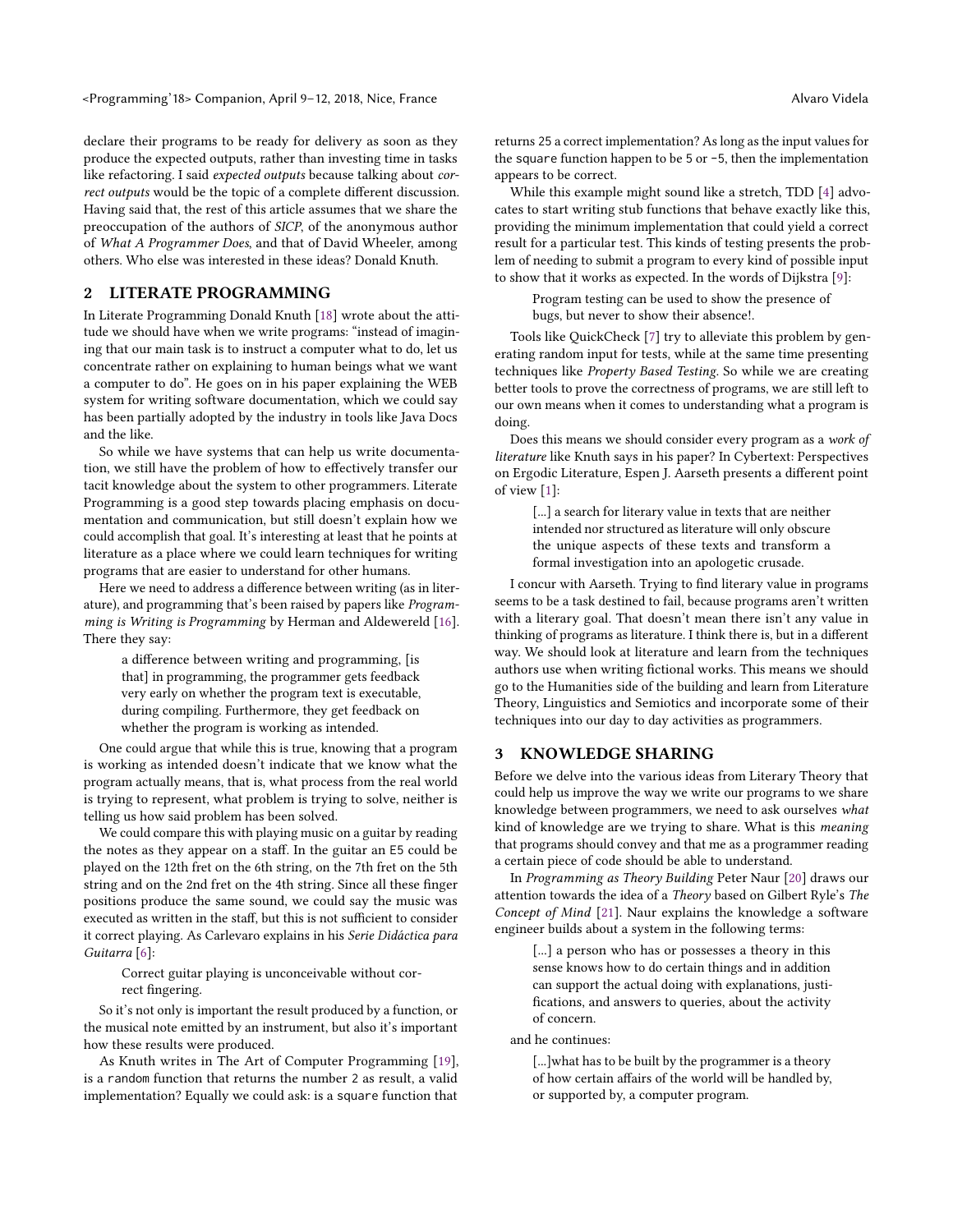So from the moment we do requirements gathering, to how we implement those requirements in code, we are building a theory that tacitly includes the different tradeoffs we took along the way. For example: why are we using Long instead of Integer for the numbers we use in certain class; why the time resolutions is in nanoseconds and not milliseconds; why we added a caching layer to avoid network roundtrips; why we decided to implement our own library for problem X instead of using what was available on the market; why our key value data structure is backed by a tree instead of an array; why we decided to not add a layer of abstraction between the database and its query language; and so on. Of course the list is not exhaustive. Some answers to those questions might be clearly obtained by reading the code, like for example: let's say there's just one SQL query in the whole project. So we could argue there was no need for a library that abstracted the database away.

In this article we are interested about those instances where knowledge cannot be immediately obtained from the source code, its tests and documentation, or any of the other artifacts produced by the code. There is where we want to go and look for help in Literary Theory, Linguistics, and related disciplines, so we see how we could improve the way we write software.

When we try to read code written by other programmers or by a past version of ourselves, we are presented with the task of reverse engineering that code. We start by trying to understand what the original programmers tried to solve with that program. It doesn't matter if this is legacy code or if we just landed on a team and we are handed with the next issue on the bug tracker. We will be faced with some code and we will have to read it and understand it so we can proceed with the confidence that we are modifying it in the right way, or adding the new feature in the right place, so we solve the problem at hand.

The problem with this approach is that it places the burden of understanding the code in the reader. The reader has to be able to decipher the code, but the difference with cryptography is that we are not adversaries, but members of the same team, so understanding code shouldn't be a challenge, but a matter of collaboration.

Imagine if every time we tried to read a book, we had to play code breakers? Unless we were reading the Finnegans Wake, I'm sure that wouldn't be a enjoyable reading experience. In the case of programming, unless we have are in the business of reverse engineering code, then we shouldn't have the need to play Finnegans Wake every time we are faced for the first time with a program.

So what can we do as programmers to help others understand our code?

## 4 THE ENCYCLOPEDIA

In Lector in Fabula [\[13\]](#page-6-14) and Six Walks in the Fictional Woods [\[11\]](#page-6-15) Eco introduces the idea of the Encyclopedia, which comprises all the knowledge in the world. It's safe to assume that no human posses that knowledge. We have our own limited encyclopedias (in lowercase). Whenever we try to interpret a text we bring our own encyclopedia into the game and we rebuild its contents, we actualize it according to our own competence. Consider this very short story:

I sat in front of my computer and started coding.

Lector in Codigo or The Role of the Reader **Exercise 2018** <Programming'18> Companion, April 9–12, 2018, Nice, France

When we read a text like in the previous example, we make a lot of choices when it comes to actualize that text. If we imagine the programmer typing their program on a laptop or a on a keyboard connected to a computer, it doesn't matter, unless the device used is consequential to the rest of the story. I'm used to write programs on a laptop, so most probably I will image that scene with a person typing their program on that kind of computer. What's the programmer's gender? Are their blond or have dark hair? For some readers that doesn't matter, so they don't even think about that, while other people might render them according to their own preferences or biases. The lesson to take home from this, is that we fill in the blanks on a story using what's available on our own encyclopedia. This opens a very interesting question of how we as authors manage to transfer our ideas from our minds to our communication recipients or destinataries. If we fail at that, the other person might end up building a different interpretation of what the code does.

A key idea from Lector in Fabula is Eco's criticism of communication theory, he says:

> [...] the competence of the recipient is not necessarily that of the sender.

and later he adds:

Therefore, in order to "decode" a verbal message, in addition to linguistic competence, a differently circumstantial competence, an ability to trigger presuppositions, to repress idiosyncrasies, etc., and so on.

So how do we go about understanding the target audience for our programs? Eco has an answer for that as well, the Model Reader.

#### 5 THE MODEL READER

The Model Reader is not the empirical reader (not you, or me). It's a reader that lives in the mind of the author, which the author builds as they write their story. This model reader will help the author decide how much detail is required in their work, so the empirical readers are able to understand it. Let's go back to our one sentence story:

I sat in front of my computer and started coding.

In that text I've made some choices about how much info I wanted to convey based on my Model Reader; in this case I assumed that I don't need to explain that I'm using a keyboard to type the program, because in most cases, that's how it's done. In that one sentence story, my Model Reader is a person that's familiar with how computers work, and with how we type programs in a computer today.

To show how important the model reader is, let's imagine we see a sign at the London Underground system that says: dogs must be carried on escalator. In Literary Theory: an Introduction [\[10\]](#page-6-16), Terry Eagleton, asks the following question about that simple sentence:

- Does it mean that you must carry a dog in the escalator?
- Are you going to be banned from the escalator unless you find a stray dog to carry?
- "Carried" is to be taken metaphorically and help dogs get through life?
- How do I know this is not a decoration?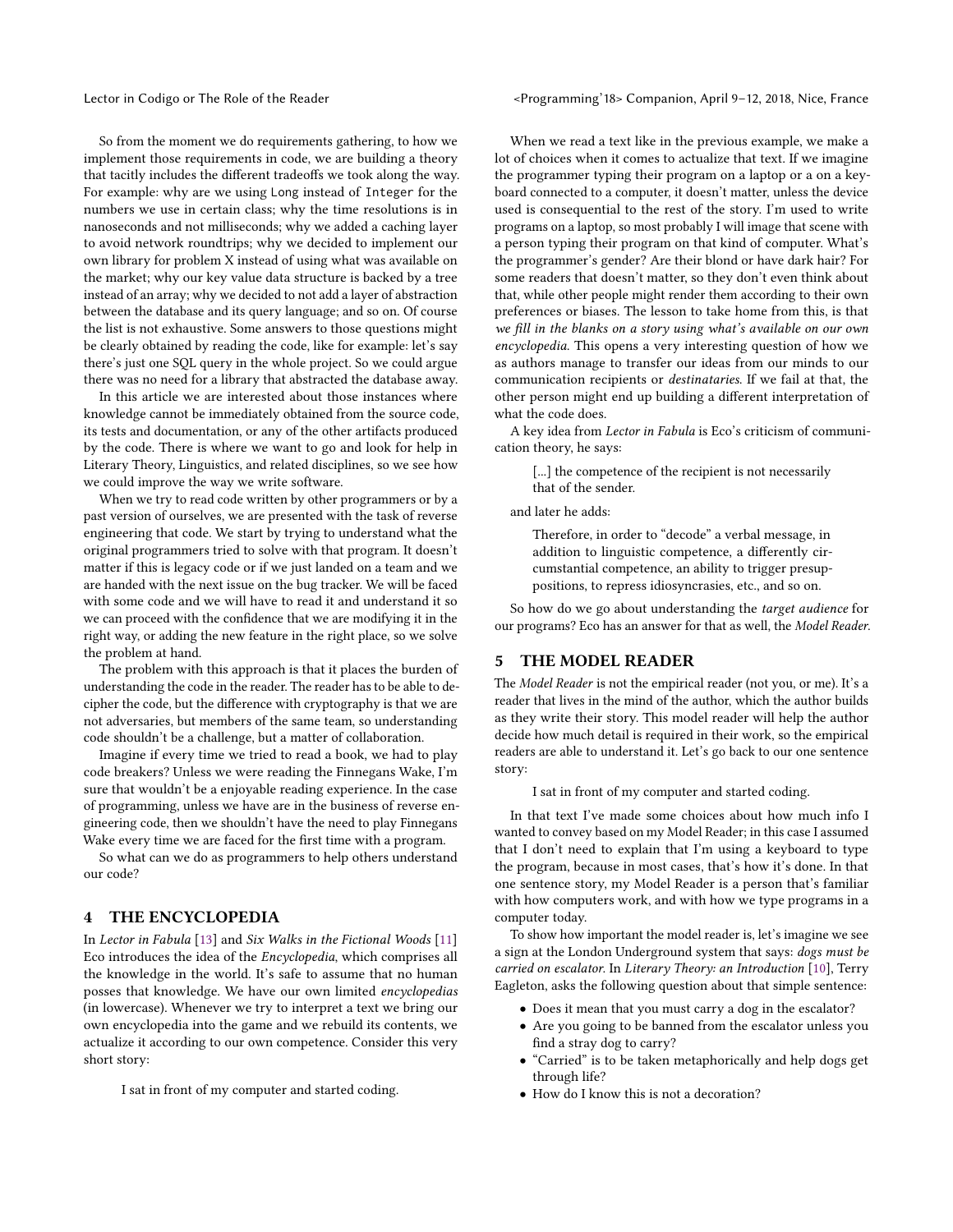- I need to understand that the sign has been placed there by some authority Conventions: I understand that "escalator" means this escalator and not some escalator in Paraguay.
- "Must be" means must be now.

So we see that such a simple sentence like "dogs must be carried on escalator", implies a Model Reader that understands that if they are using the London Underground system, and they bring a dog, the must carry that dog if they have to use an escalator. All that information, while not provided in the text, was implied when the designers of the sign chose their Model Reader.

So one aspect of the idea of the Model Reader revolves around how much information or context do we provide in the text, so the message we are trying to convey is understandable. Another aspect is that, as the story progresses the author also builds the Model Reader.

Now let's imagine my previous text went as follows:"I sat in front of my computer and started coding. The clouds outside my window had cleared, revealing the Mars landscape." Once the word Mars appears in the text, we can easily tell that what seemed to be a personal recollection (about me typing into a computer), turned out to be a science fiction story about space exploration. With that small clue (Mars) the author built a Model Reader that must accept that the story is fictional, since so far we don't have humans living in Mars.

In Lector in Fabula, Eco goes deeper into the idea of the Model Reader (and the Model Author), to present the concept of textual cooperation. There he says:

A text is a lazy (or economic) mechanism that lives on the surplus value of meaning introduced by the recipient [...]

Reading is essentially a work of cooperation between the author and the reader.

To summarize, the author uses a Model Reader in order to decide how to tell the story, both in how much detail they need to provide, and on how to give clues to tell the reader this is a noir novel, or this is epic fantasy, or everything that was said so far was part of a dream so be careful if you keep reading, since what comes next might still be part of a dream. The Model Reader is someone that's willing to cooperate with the author. The Model Reader actualizes the text.

The question is how does the concept of the Model Reader can help us think about how we write programs? Who is our Model Reader? Is it the computer? Is it another human, or a future me?

#### 6 A PROGRAMMER'S MODEL READER

As I wrote in the introduction to this article, a striking difference between writing programs and writing literature is that most of the time programs are written for computers to execute, not for humans to find the development of plots and storylines like one would expect from a work of fiction. As we already argued in this article, when we are writing software we are trying to satisfy some very practical needs, trying to address some human problem. So how can we integrate these two seemingly opposing points of view?

We can try to answer that question by pondering who is the Model Reader when we write programs? Who do we keep in mind while we type our code? The first answer that comes to mind is the compiler. We write code trying to follow all the syntactical rules of a specific programming language, while providing all the necessary clues for it to find the definitions of the functions and types used in the program. We can say that when we program "we play computer" in our heads. Since today almost nobody writes code for a specific computer architecture, we can say that we build a model computer in our minds, and then we try to second guess how it will run our code based on our assumptions about that ideal computer. So our Model Reader fluctuates between trying to satisfy a compiler and an imaginary computer.

# 7 A COOPERATION GAME

The idea of playing computer in our heads is interesting because it relates to Eco's idea of producing text as a game of strategy. To win in a game of strategy we build a model opponent and use that model to try to anticipate their moves, so we can put in place a strategy that help us win the game. Eco says that in a way at Waterloo, Wellington built a more accurate model of Napoleon.

Let's forget about fighting and let's think in terms of cooperation, let's think on how we build strategies that can help the recipients of the text actualize it. In the words of Eco:

A text wants someone to help it work.

How can we help a computer/compiler to actualize a text, so it's able to bring the code to life, in the same way we do when we read fiction? Borrowing from literature we can say we do world building when we declare types, or when we define interfaces in header files. Later we tell the compiler where to find the headers that define the interfaces used in our programs. Whenever we use names, like variables, we usually have to declare them first. In strong-typed languages, we even assign types to those variables, which help us reason about those programs, but also give clues to the compiler about what to do whenever they find those datatypes further down in the program. So on one hand a variable name, or its type, appeals to the reader to access their encyclopedia to try to understand what that variable represents, on the other hand, when we define those variables, or specify their types, we are building said reader as the text is built.

Still, we keep seeing this duplicity of writing for the computer, and writing for a human reader. Again, Espen Aarseth raises an interesting point in his book about cybertext:

> Programs are normally written with two kinds of receivers in mind: the machines and other programmers. This gives rise to a double standard of aesthetics, often in conflict: efficiency and clarity.

This poses an interesting question, which can be related to Eco's idea of the different levels of readers.

## 8 DIFFERENT LEVELS OF READERS

In the essay Intertextual Irony and Levels of Reading [\[12\]](#page-6-17), Umberto Eco writes that texts that have an aesthetic aim tend to construct several levels of Model Readers. In the first level, the reader just wishes to finish the story, to know what happens, to know how it ends. The second level reader is a semiotic or aesthetic reader, who wants to know how what happens has been narrated. To become a second level reader, one has to read a story many times.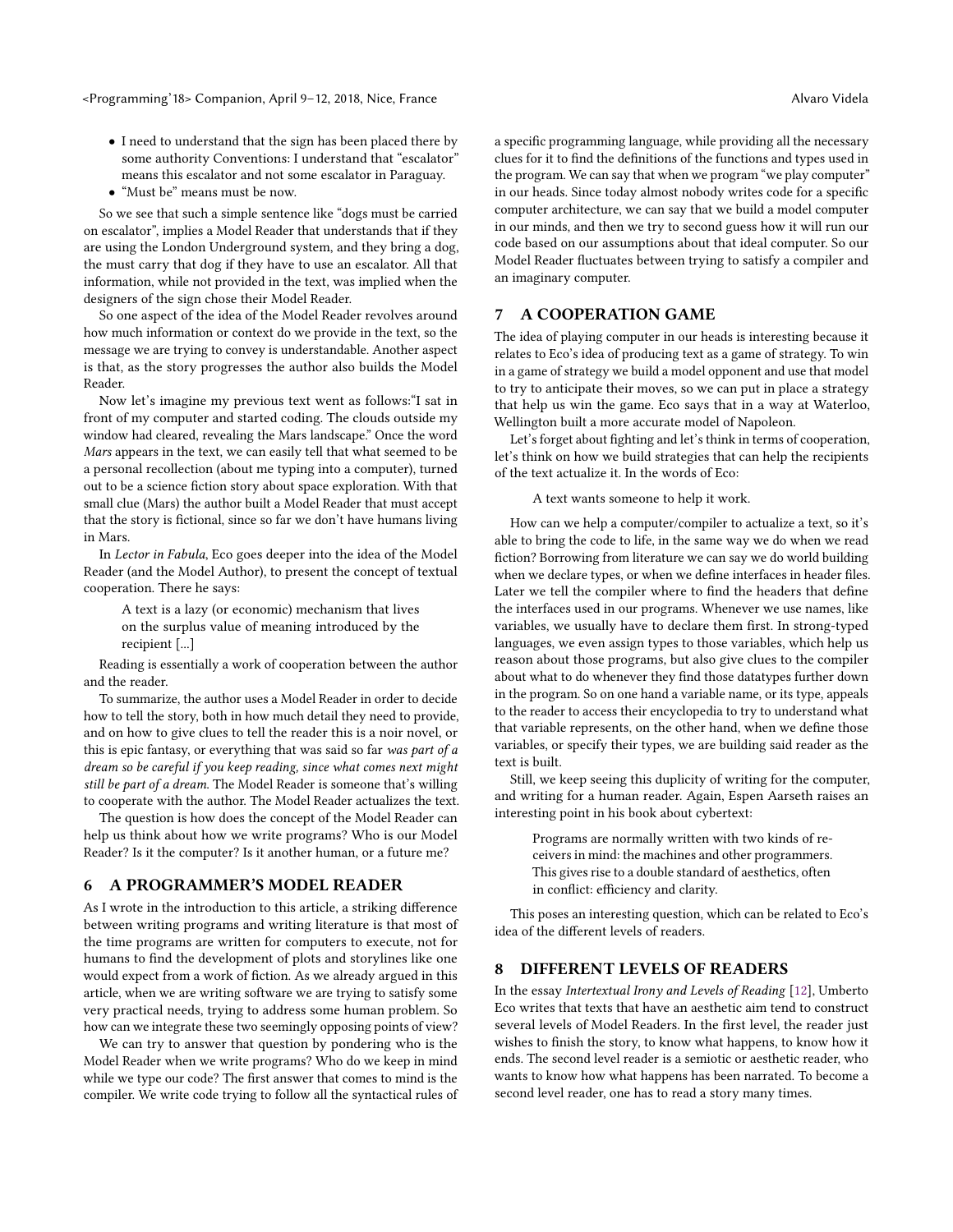I want to posit that we humans are the second level readers of our programs. We are the ones that want to know how what happens in the code has been narrated.

The question is then how do we manage to interpret a text, and add meaning to it, understanding its intended goal? And how we as authors/programmers can help others understand our code? Let's talk about metaphors.

## 9 METAPHORS

In Metaphors We Compute By  $[24]$  I wrote that code is a metaphor for a solution we found. A program is a translation into code of that problem solution. The explanatory power of that code, how well the solution is transmitted, is the measure of its elegance.

I will not repeat the whole argument presented in that article, but the gist of it is that if we have a collection of elements that need to be unique, a Set data structure has more explanatory power than an Array, even tho an Array would fit the job just fine, because the Set implies element uniqueness. A second point is the power metaphors have for obscuring and augmenting our knowledge. In Epidemic algorithms for replicated database maintenance Demers et al. [\[8\]](#page-6-19) explain how gossip was a good metaphor for understanding the replication technique they were proposing, but it wasn't until they come to the realization that it mapped quite well to the idea of epidemics and how they spread in a population. This realization helped them wield all the mathematical theory behind the prevention of epidemics' spread.

As Peter Gärdenfors says in Geometry of Meaning: Semantics Based on Conceptual Spaces [\[15\]](#page-6-20):

Metaphorical mappings preserve the the cognitive topology of the source domain in a way consistent with the inherent structure of the target domain. Metaphors transfer information from one conceptual domain to another. What is transferred is a pattern rather than domain specific information. A metaphor can thus be used to identify a structure in a domain that would not have been discovered otherwise.

So metaphors help with understanding, which means we could leverage their power when choosing the abstractions we use in our code. The understanding of who the Model Readers of our code are, will serve as guide when needing to choose the right metaphor. For example if we implement the exponentiation algorithm presented in section 1.2.4 of Structure and Interpretation of Computer Programs [\[2\]](#page-6-3), should we do it by allowing our function to just accept integers, or should we go for an abstraction like Monoids so the code would work for other data types that provide an associative binary operation and identity, like Strings and concatenation, or a Matrix and exponentiation? (See Elements of Programming by [\[23\]](#page-6-21) for a discussion on how to evolve the exponentiation algorithm for from Integers to Monoids).

What other tool could we bring from literature that could help us write programs that are easier to understand? Enter paratexts.

#### 10 PARATEXTS

In literature there's the idea of the Paratext, which Eco quoting Gérard Genette defines as:

[...] the "paratext" consists of the whole series of messages that accompany and help explain a given text– messages such as advertisements, jacket copy, title, subtitles, introduction, reviews, and so on.

Genette adds the following to his definition of paratext [\[14\]](#page-6-22):

[a paratext is] a privileged place of a pragmatics and a strategy, of an influence on the public, an influence that–whether well or poorly understood and achieved–is at the service of a better reception for the text and a more pertinent reading of it.

An obvious instance of paratexts in literature could be found in old books, like Don Quixote, where chapter titles are followed by text like this:

> Chapter I. Which treats of the character and pursuits of the famous gentleman Don Quixote of La Mancha.

Do we have these kinds of paratext in code? Yes, as said earlier, we not only specify imports, we arrange the code in modules, packages and libraries. We specify flags for the compiler that can change the way the software is built (for example changing a library's location). In languages like Haskell we could add pragmas to the source code that could change the meaning of the program or even its efficiency. This means that as we write code, we are not only targeting our model computer, we are also targeting a specific compiler. We are trying to provide it with information so it's able to understand what it should do when it finds code stating that the variable isActive is of the type AtomicBoolean.

We also need to consider how paratexts helps us humans understand programs. When we read utils as part of a package name we build a different set of expectations about the contents of that package from when we read network, or persistence. A class name like FileSystem is telling us a lot of things about what to expect in its API. Finding a public method called stringCompare inside it will feel very strange. Code comments are probably one of the most important paratexts that can help other programmers understand our code. Keeping them in sync with the code is a whole different problem. Not even Cervantes escaped this fate: in Don Quixote, the original description for Chapter X doesn't match the contents of the chapter!

To understand how important paratexts are, consider what Genette says about them:

To indicate what is at stake, we can ask one simple question as an example: limited to the text alone and without a guiding set of directions, how would we read Joyce's Ulysses if it were not entitled Ulysses?

Let's try to visualize this with a simple code example. Consider the following class representing a user:

```
class User {
```
String username; String password; String role;

```
User(String username, String password, String role) {
     this.username = username;
     this.password = password;
     this.role = role;
```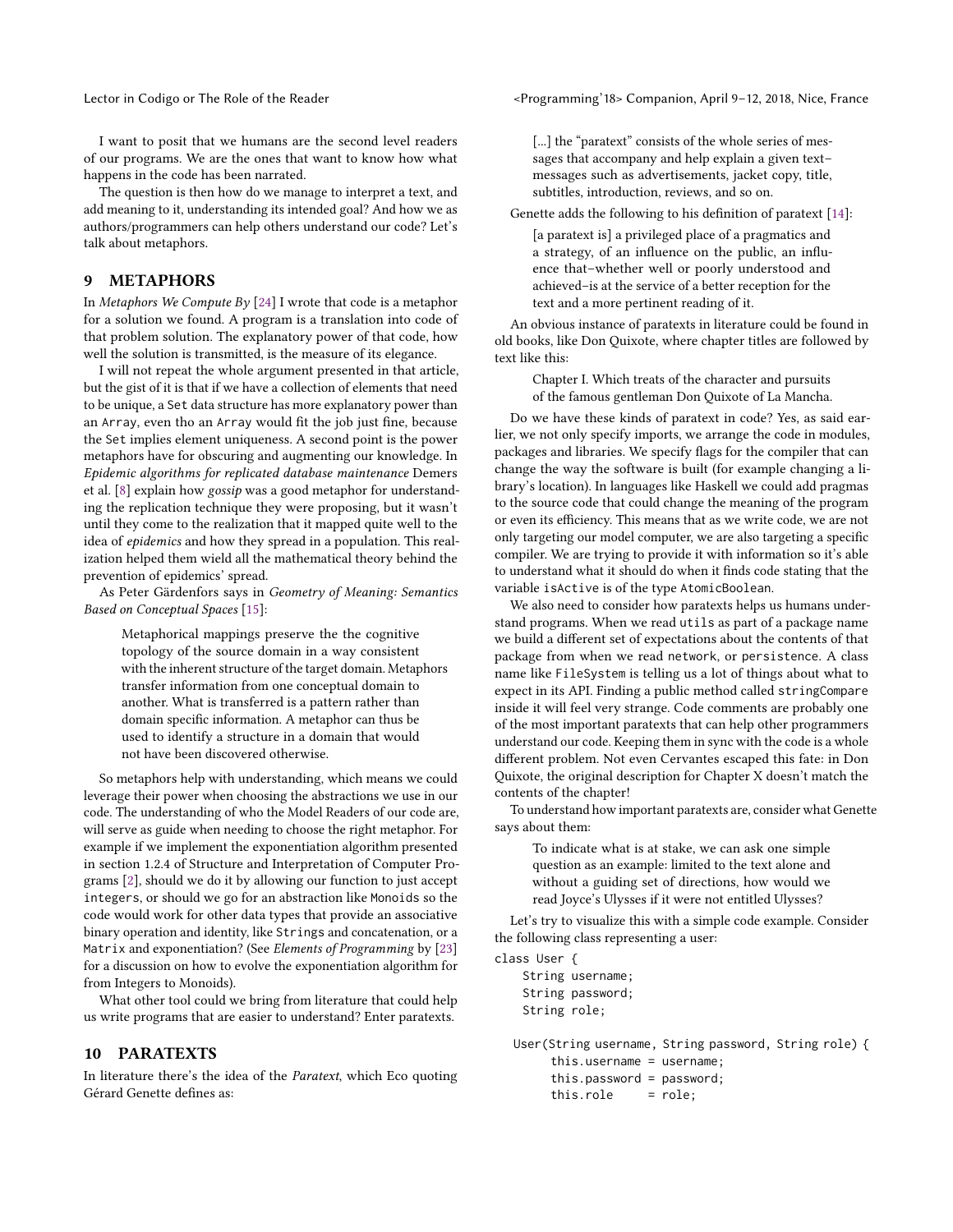<Programming'18> Companion, April 9–12, 2018, Nice, France Alvaro Videla

```
public String getUsername() {return username;}
public String getPassword() {return password;}
public String getRole() {return role; }
```
The code of this class doesn't offer enough information to tell us what is the class purpose. Now let's consider the following test case:

```
User user = new User('alice', 'secret', 'admin');
assertEquals(user.getUsername(), 'alice');
assertEquals(user.getPassword(), 'secret');
assertEquals(user.getRole(), 'admin');
```
The previous test can give us feedback about the code working as expected, but we are still in the dark about what is this class purpose, that is, what concept of the real world this class is trying to represent.

Now let's see the following class:

```
package database;
```
}

}

```
class User {
   String username;
    String password;
   String role;
  User(String username, String password, String role) {
        this.username = username;
        this.password = password;
        this.role = role;}
    public String getUsername() {return username;}
    public String getPassword() {return password;}
    public String getRole() {return role; }
```

```
}
```
The only difference with the previous code is the line saying package database.

The mere fact that we include a paratext telling us which package this class belongs to, tells us immediately that this class serves a different purpose from another User class that could appear inside the model package. The latter could represent a User in the system, say our social network website, which has different roles, like paying member, while the database User class could offer roles like admin, app\_read or app\_write, for example. In a language without packages, the same information could be conveyed via the project's folder structure.

On a funnier note, what would Magritte think of the following code?

```
// This is not a person
class Person {
    String name;
    String age;
```

```
User(String name, String age) {
    this.name = name;
```

```
this.age = age;
    }
    public String getName() {return name;}
    public String getAge() {return age;}
}
```
So while it's dubious that someone will think the previous class encompasses the whole definition of a person, how many of us have spent hours debugging a FileSystem class that doesn't live up to its API's promises, because ultimately we didn't realize that this class is not the File System? So that comment about the class not being a person, even if funny, can lead us to interesting semiotical questions about the realities represented by our code.

# 11 CONCLUSION

The last point brings us back to metaphors, maps, and ultimately how we see the world. Espen Aarseth writes:

[...] paradigms such as object orientation [inspire] practical philosophies and provides hermeneutic models for organizing and understanding the world, both directly (through programed systems) and indirectly (through the worldviews of computer engineers).

Earlier I said that a program is a metaphor for a solution we found. A map between reality and the world of data structures and algorithms. Code is a kind of visualization for a particular problem. Visualizations are made with certain goals and certain audiences in mind. This is what Noah Iliinsky has to say about maps in the book Beautiful Visualization [\[22\]](#page-6-23), when he describes the style of the London Tube's Map, a map that detached itself from a mere geographical representation of the underground lines:

> That freed the map of any attachment to accurate representation of geography and led to an abstracted visual style that more simply reflected the realities of subway travel: once you're in the system, what matters most is your logical relationship to the rest of the subway system.

Then Iliinsky writes about what makes for an effective visualization:

> The first area to consider is what knowledge you're trying to convey, what question you're trying to answer, or what story you're trying to tell.

> [...] the next consideration is how the visualization is going to be used. The readers and their needs, jargon, and biases must all be considered.

> The readers' specific knowledge needs may not be well understood initially, but this is still a critical factor to bear in mind during the design process.

> If you cannot, eventually, express your goal concisely in terms of your readers and their needs, you don't have a target to aim for and have no way to gauge your success.

> "Our goal is to provide a view of the London subway system that allows riders to easily determine routes between stations,"